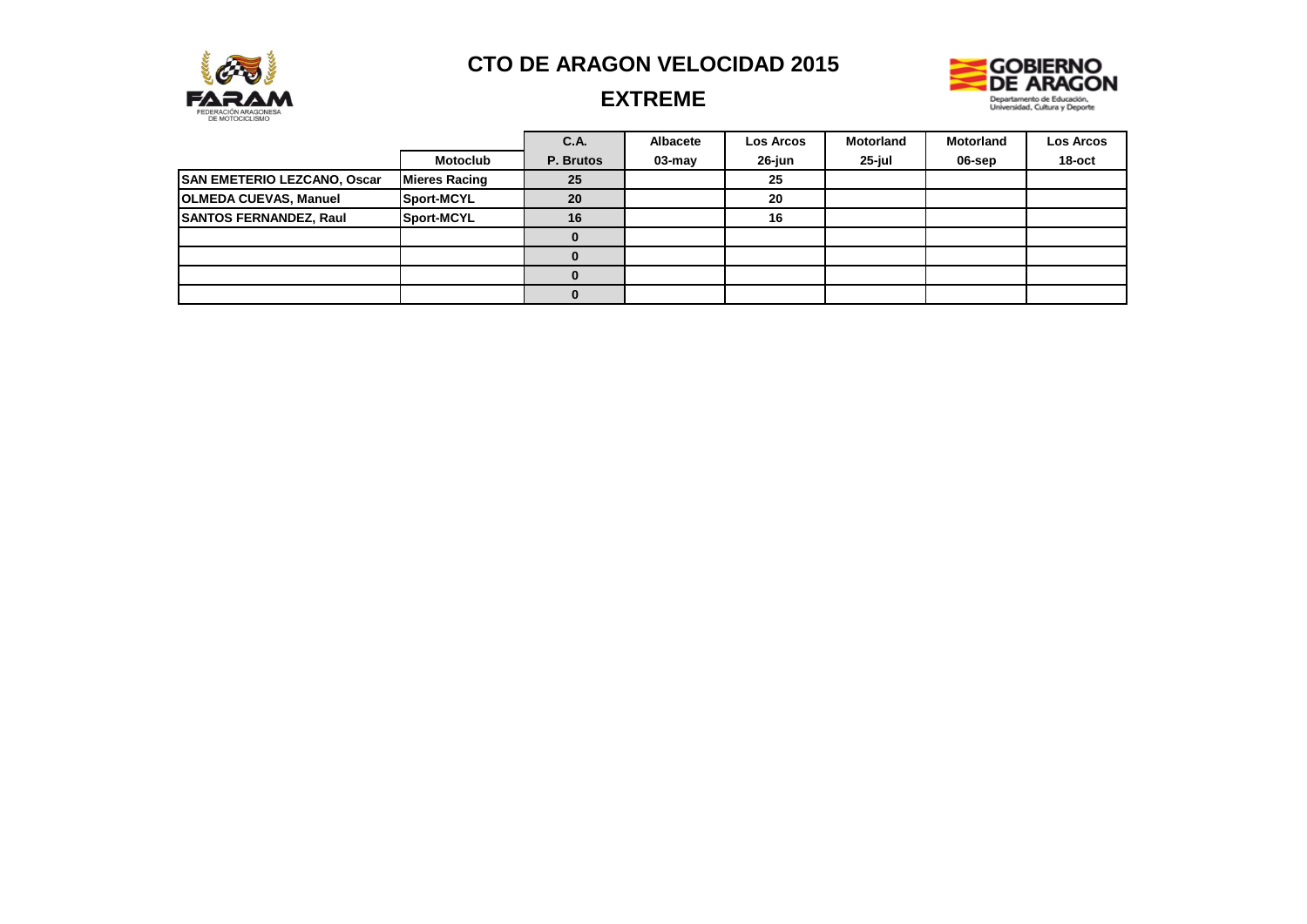

### **SUPERSPORT**



|                                 |                        | C.A.      | <b>Albacete</b> | <b>Los Arcos</b> | <b>Motorland</b> | <b>Motorland</b> | <b>Los Arcos</b> |
|---------------------------------|------------------------|-----------|-----------------|------------------|------------------|------------------|------------------|
|                                 | <b>Motoclub</b>        | P. Brutos | $03$ -may       | 26-jun           | 25-jul           | 06-sep           | 18-oct           |
| <b>PEREZ SOTO, Pedro</b>        | <b>Cibeles Logistc</b> | 45        | 20              | 25               |                  |                  |                  |
| <b>PEREZ TAPIA, Juan Carlos</b> | Aragón Sport           | 33        | 13              | 20               |                  |                  |                  |
| <b>ORDAS AGUADO, Jesús</b>      | <b>Cibeles Logistc</b> | 25        | 25              | R                |                  |                  |                  |
| MALO GONZALEZ, Alan             | <b>PM Oscense</b>      | 16        | 16              |                  |                  |                  |                  |
|                                 |                        | 0         |                 |                  |                  |                  |                  |
|                                 |                        | $\Omega$  |                 |                  |                  |                  |                  |
|                                 |                        | 0         |                 |                  |                  |                  |                  |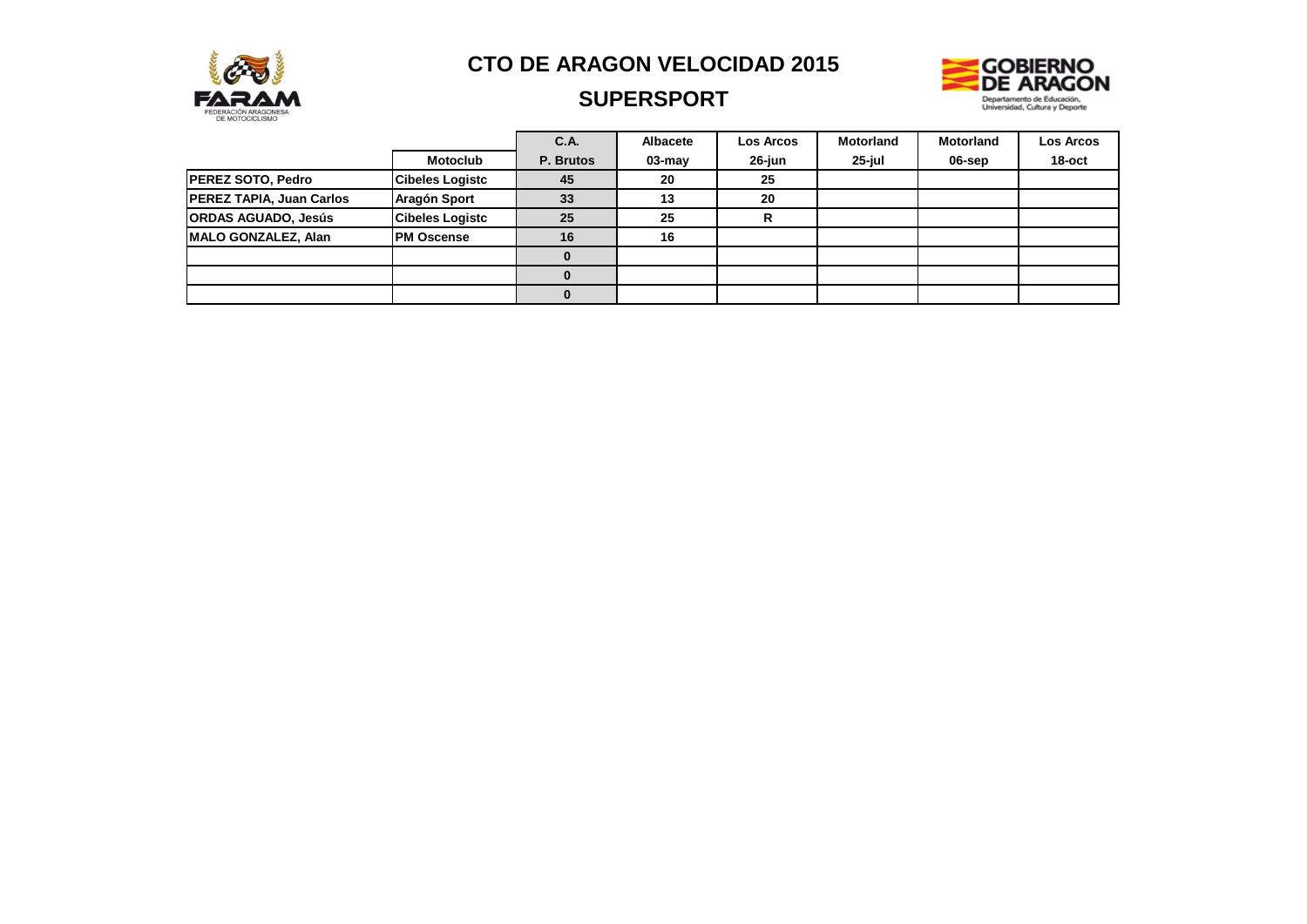

### **JUNIOR-AMATEUR 1000**



|                                      |                     | C.A.      | <b>Albacete</b> | Los Arcos | <b>Motorland</b> | <b>Motorland</b> | <b>Los Arcos</b> |
|--------------------------------------|---------------------|-----------|-----------------|-----------|------------------|------------------|------------------|
|                                      | <b>Motoclub</b>     | P. Brutos | $03 - may$      | 26-jun    | 25-jul           | 06-sep           | $18$ -oct        |
| GONZALEZ PENA, Jesús Mª              | <b>Mieres</b>       | 41        | 16              | 25        |                  |                  |                  |
| <b>GALLEGO PALACIO, Ruben</b>        | Sport-MCYL          | 40        | 20              | 20        |                  |                  |                  |
| <b>GARCIA PONCE, Alexander</b>       | Namma31 Racing      | 25        | 25              | R         |                  |                  |                  |
| <b>RODRIGUEZ JIMENEZ, Ivan</b>       | Sport-MCYL          | 16        |                 | 16        |                  |                  |                  |
| <b>GARRIDO VICENTE, Israel</b>       | Sport-MCYL          | 13        |                 | 13        |                  |                  |                  |
| JUARRANZ CHAMORRO, Cristona          | T. Tron-a2-Joven In | 13        | 13              |           |                  |                  |                  |
| <b>FERNANDEZ DE LA CAMARA, David</b> | Sport-MCYL          | 11        |                 | 11        |                  |                  |                  |
| <b>ARNAIZ CAMPO, Pedro</b>           | <b>Arnaiz Comp</b>  | $\Omega$  | R               | R         |                  |                  |                  |
| DE LAS HERAS SANZ, Daniel            | Sport-MCYL          |           |                 | R         |                  |                  |                  |
| <b>CORTAZAR BUESA, Yon</b>           |                     | 0         |                 | R         |                  |                  |                  |
|                                      |                     |           |                 |           |                  |                  |                  |
|                                      |                     | $\bf{0}$  |                 |           |                  |                  |                  |
|                                      |                     | 0         |                 |           |                  |                  |                  |
|                                      |                     | 0         |                 |           |                  |                  |                  |